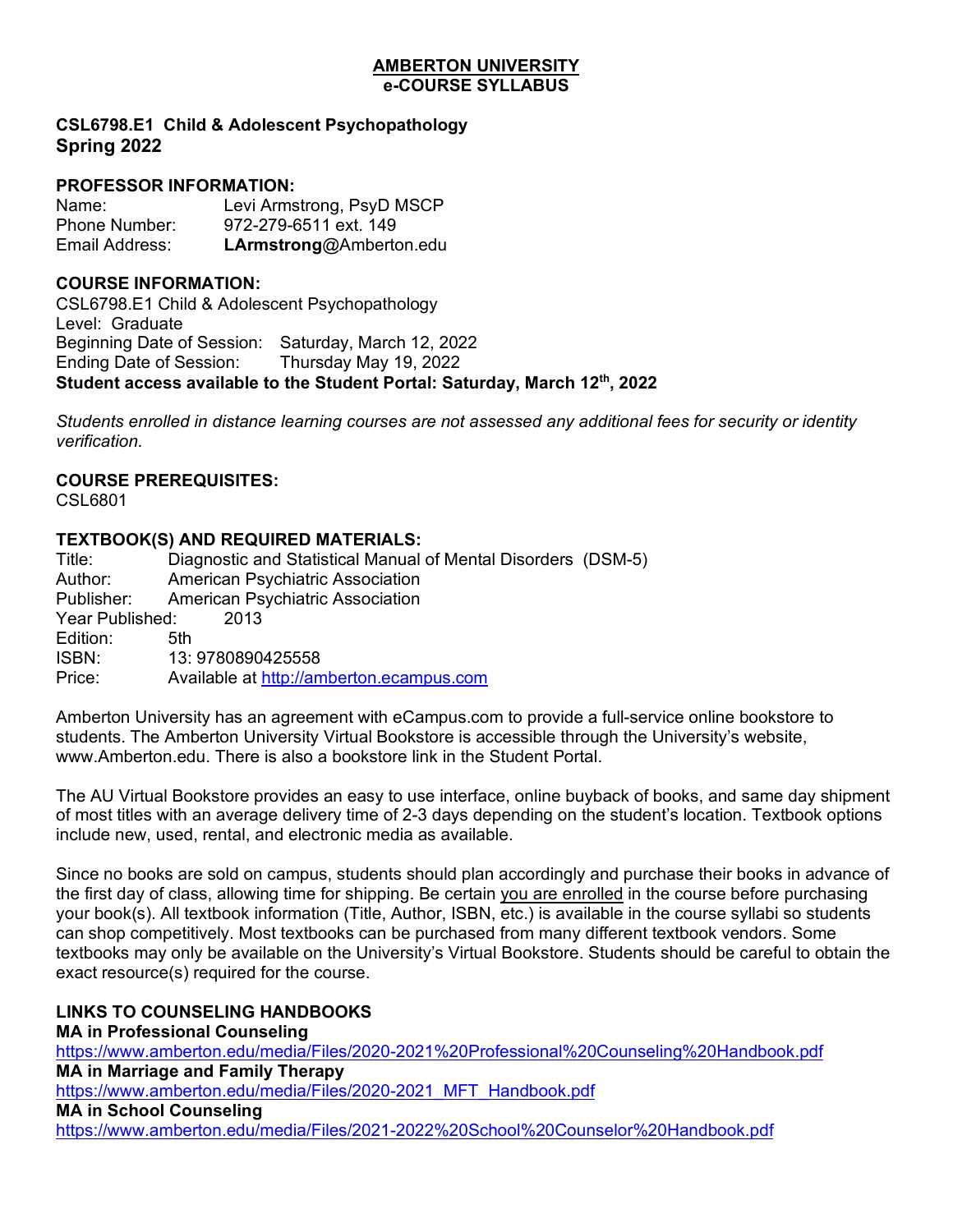## **APA Requirement**

APA (American Psychological Association) style is most commonly used to cite sources within the social sciences. This resource, revised according to the 7th edition, offers examples for the general format of APA research papers, in-text citations, endnotes/footnotes, and the reference page. For more information, please consult the Publication Manual of the American Psychological Association, (7th ed.). All coursework at Amberton University will comply with the standards contained in the APA Publication Manual.

# **SCHOOL COUNSELING PROFESSIONAL CERTIFICATE PROGRAM CHANGE**

Beginning Fall 2019, there will be three practicums: CSL6870, CSL6875, AND CSL6880. The TExES (Texas Examination of Educator Standards) must be passed before enrolling in CSL6870. The TExES application form and practice tests are located in the TExES Review Course in Moodle. The Application and Contract are required at the first meeting of CSL6870 Practicum I and are in the Review Course. Effective September 1, 2019, the Master of Art in School Counseling degree will be a forty-eight (48) hour degree program for students entering the program.

## **COURSE COMPETENCIES:**

The following represents the course competencies for this class. Competencies are equivalent for all lecture and distance learning courses. Following each competency is the assignment used to gain mastery of this area of study.

This course presents the etiology, diagnosis, and treatment of child and adolescent psychopathological disorders as defined by the Diagnostic and Statistical Manual of Mental Disorders 5<sup>th</sup> Edition (DSM-5). Students will develop skills in the unique application of diagnostic interviewing techniques, differential diagnosis, case conceptualization via personality theory, and empirically-based treatment planning with regard to child and adolescent psychopathology. Benefits and limitations of the diagnostic and treatment process are also reviewed. In addition, this course will examine the methods and techniques utilized by counselors to assist child and adolescent clients in the change process with specific reference to problem diagnosis, medical and psychiatric co-morbidity, basic psychopharmacological principles and intervention, construction of an empirically-based treatment plan, termination, and ethical, cultural, and systemic issues in the diagnostic and treatment process.

The course in child and adolescent psychopathology will be beneficial to students enrolled in the professional counseling degree program since this course will satisfy the Texas State Board of Professional Counselors board rule §681.83 (c) (3). It is both ethically and clinically essential that students at Amberton University, who are pursuing a master's degree in professional counseling, and who wish to obtain licensure as an LPC in the state of Texas, possess knowledge and skills in the assessment, diagnosis, and treatment of child and adolescent clients suffering from mental illnesses. This course is designed to prepare students for ethical and effective practice as professional counselors in a professional treatment role for children and adolescents who are suffering from mental disorders.

# **UPON COMPLETION OF THE COURSE, THE STUDENT WILL BE COMPETENT IN:**

- 1. Proficiency in utilizing the DSM-5 to apply accurate diagnostic labels to mental disorders.
- 2. Effectively applying differential diagnoses with respect to co-morbidity and medical etiologies across a wide-range of mental disorders.
- 3. Understanding the nature and etiology of child and adolescent psychopathology in order to articulate case conceptualization and make empirically-based treatment plans.
- 4. Understanding the role of systematic scientific, clinical experience, and consultative input in making treatment decisions.
- 5. Utilizing basic psychotherapeutic assessment tools to assess outcomes in the treatment of child and adolescent clients.
- 6. Understanding ethical, cultural, and systemic issues involved in the treatment process.
- 7. Understanding the importance of self-examination and critiquing self as an effective change agent in counseling relationships.
- 8. Comprehending and examining the developmental theories upon the manifestation and treatment of mental disorders in child and adolescent clients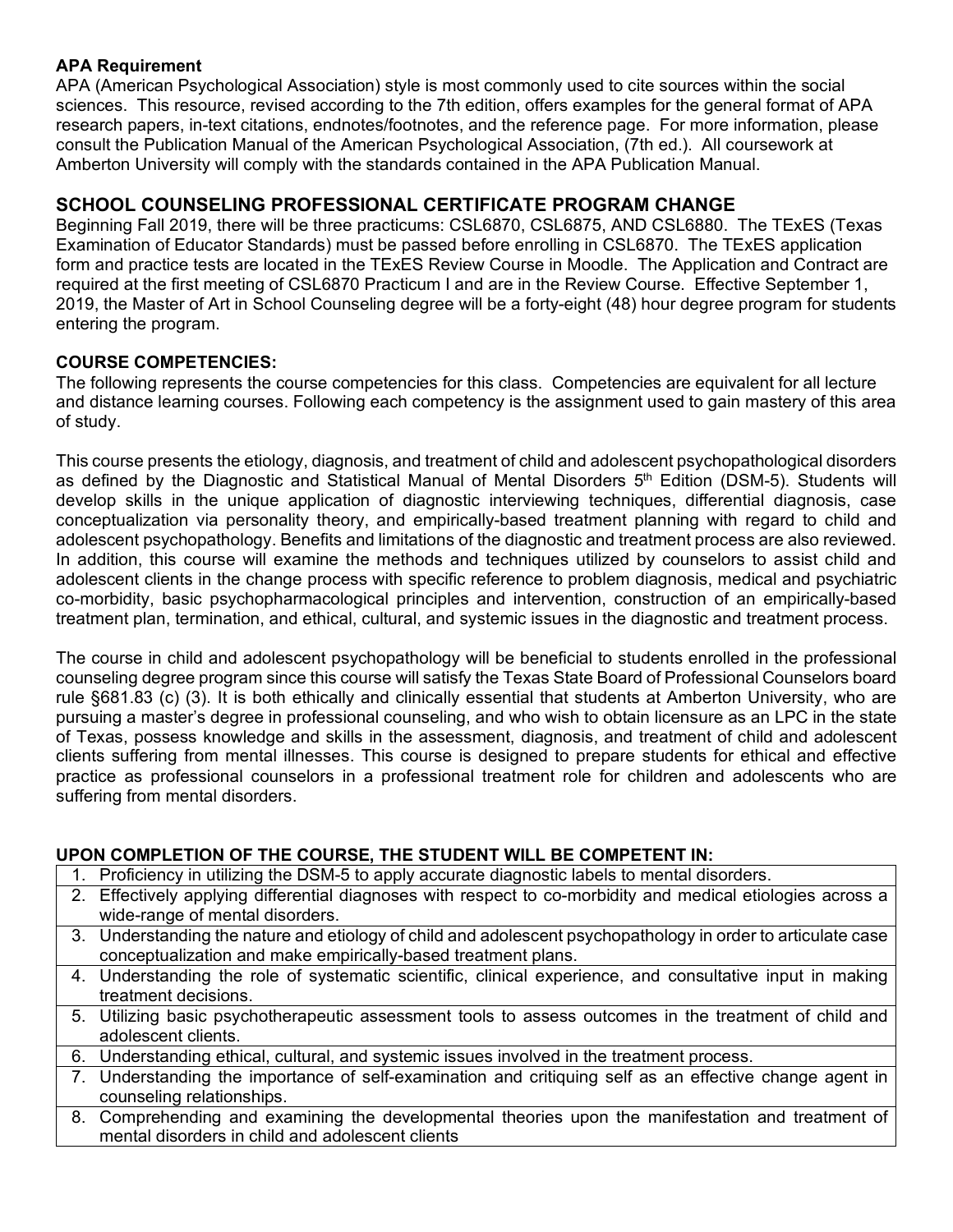- 9. Understanding basic psychopharmacological intervention with regard to the treatment of mental disorders in child and adolescent clients
- 10. Comprehending and addressing the sequelae of prenatal and perinatal complications upon the development of psychopathology in children and adolescent clients
- 11. Understanding the systemic dynamics (e.g., family constellation, school environment, peers, etc.) with regard to the etiology, presentation, and course of mental illnesses in children and adolescents
- 12. Developing comprehensive skills with regard to effective collaboration and consultation with schools, parents, and caretakers of children and adolescents.

## **COURSE POLICIES:**

Make-up exams and late assignments will be accepted only in cases of emergency or personal illness. If this occurs, please notify the instructor as soon as possible. Late assignments will be graded at a reduction in grade at the discretion of the professor (typically 10% off each day the assignment is late with a maximum of 5 days late for acceptance).

## *Student's Responsibilities*

This syllabus contains information, policies and procedures for a specific course. By enrolling, the student agrees to read, understand and abide by the policies, rules, regulations, and ethical standards of Amberton University as contained in the current university catalog and schedule of classes.

## *Attendance Policy:*

Regular and punctual class attendance and engagement is expected at Amberton University. In case of an absence, it is the student's responsibility to contact the professor as soon as possible. If a student intends on withdrawing from a course, it is the student's responsibility to follow the university's policy on formally withdrawing from a course. **Ceasing to attend classes does not constitute an official withdrawal.**

Attendance in a lecture course is defined as punctual arrival to, and engagement in, a full lecture session. Attendance in a distance learning course is defined as active participation in the weekly online class sessions. "Active participation" can be defined as: submitting an academic assignment, taking an exam, engaging in an interactive tutorial, participating in an online discussion forum (or chat session), or initiating (or responding to) a communication with a faculty member about an academic assignment or the subject matter of the course. A student not meeting these requirements may be dropped at the discretion of Amberton University.

# *Plagiarism Policy*

Plagiarism is the presentation of someone else's work as though it were your own. If you use another person's words, ideas or information, or if you use material from a source – whether a book, magazine, newspaper, business publication, broadcast, speech, or electronic media – you must acknowledge the source. Plagiarism is a violation of the University's code of student ethical conduct and is one that is taken seriously. Amberton University operates on an honor system; therefore**,** honesty and integrity are essential characteristics of all who are associated with the institution. All Amberton University students are expected to abide by the honor system and maintain academic integrity in all their work. Amberton University and its instructors monitor student work for plagiarism and reserve the right to submit such work to technology-based anti-plagiarism services and applications at any time.

Students agree that by taking this course, all required papers may be subject to submission for textual similarity review to TurnItIn.com for the detection of plagiarism. All submitted papers will be included as source documents in the TurnItIn.com reference database solely for the purpose of detecting plagiarism in such papers. Use of TurnItIn.com service is subject to the Usage Policy posted on the TurnItIn.com site.

### **COURSE OUTLINE AND CALENDAR:**

Weekly Zoom lectures; case conceptualization and differential diagnoses presentations, course readings, and additional online reading resources, research articles, etc.

| Week | opic | -----<br>nent<br>55 I L<br>nu. | tencies<br>œ                   | -<br>-<br>⊃ate<br>Due⊹ |
|------|------|--------------------------------|--------------------------------|------------------------|
|      |      |                                | -<br>were <sup>r</sup><br>cıcu |                        |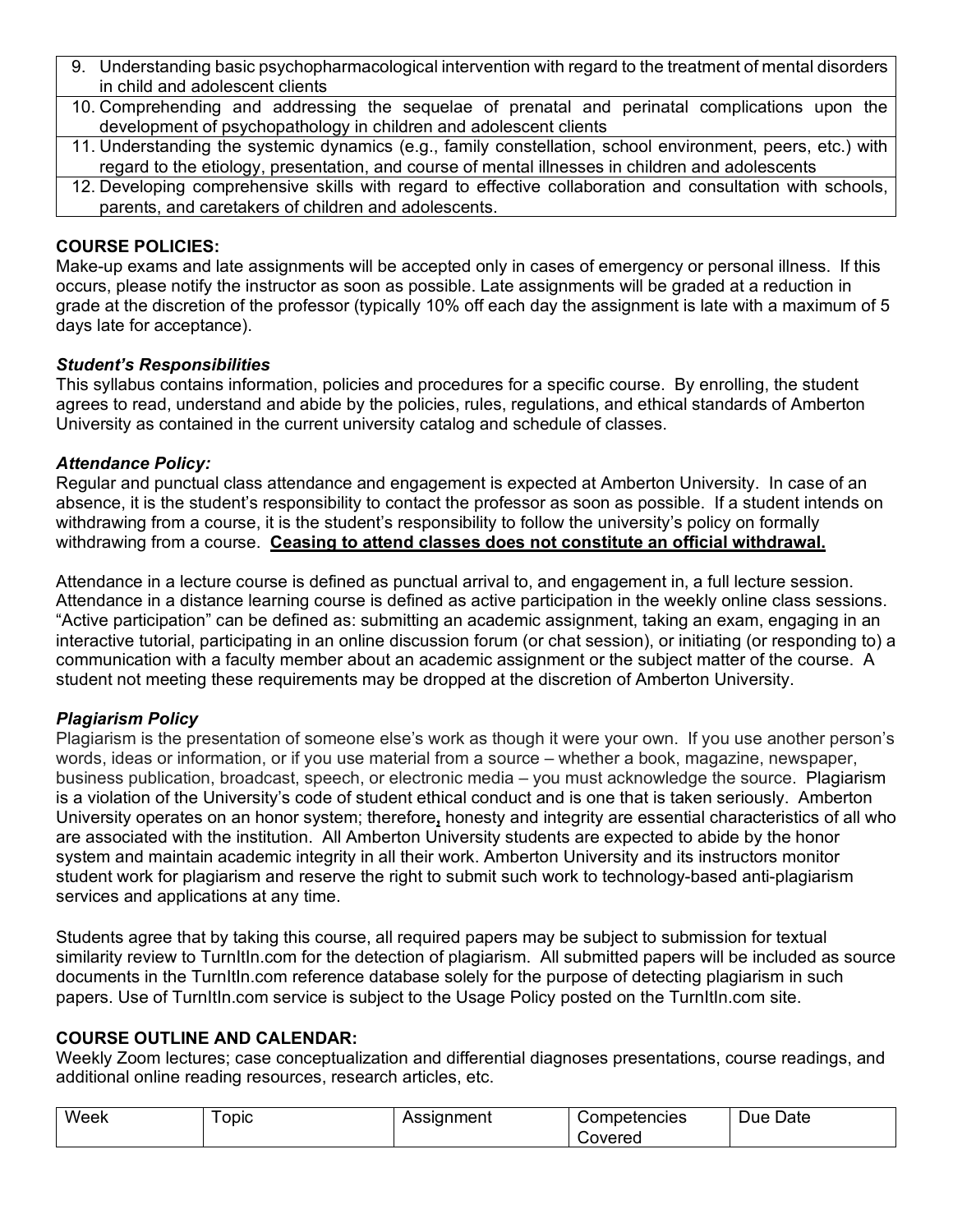| $\overline{1}$ | Introduction and<br><b>Course Overview</b><br><b>Historical Perspectives</b><br>of the DSM-5 and<br>Terminology<br><b>DSM-5 Overview:</b><br><b>Defining Mental</b><br>Disorders in Child and<br><b>Adolescent Clients</b><br><b>Empirically-Based</b><br>Therapies & Case<br>Conceptualization<br>Developmental<br>Neuroanatomy &<br>Function for the<br>Counseling<br>Professional<br>Ethical, Legal, and<br>Cultural Issues in<br>Counseling Children &<br>Adolescents | none                                                                                                         | $1 - 12$ |  |
|----------------|---------------------------------------------------------------------------------------------------------------------------------------------------------------------------------------------------------------------------------------------------------------------------------------------------------------------------------------------------------------------------------------------------------------------------------------------------------------------------|--------------------------------------------------------------------------------------------------------------|----------|--|
| $\overline{2}$ | Neurodevelopmental<br><b>Disorders</b><br>Assessment,<br>Diagnosis, and<br>Treatment of:<br>Autism Spectrum<br><b>Disorder</b><br>Attention-<br>Deficit/Hyperactivity<br><b>Disorder</b><br>Specific Learning<br><b>Disorders</b><br><b>Motor Disorders</b><br>Pharmacotherapy in<br>children and<br>adolescents with<br>neurodev. disorders                                                                                                                              | Readings to be<br>completed by the<br>beginning of class:<br>DSM-5<br>Neurodevelopmental<br><b>Disorders</b> | $1 - 12$ |  |
| $\mathbf{3}$   | Neurodevelopmental<br><b>Disorders Continued</b>                                                                                                                                                                                                                                                                                                                                                                                                                          | Readings to be<br>completed by the<br>beginning of class:                                                    | $1 - 12$ |  |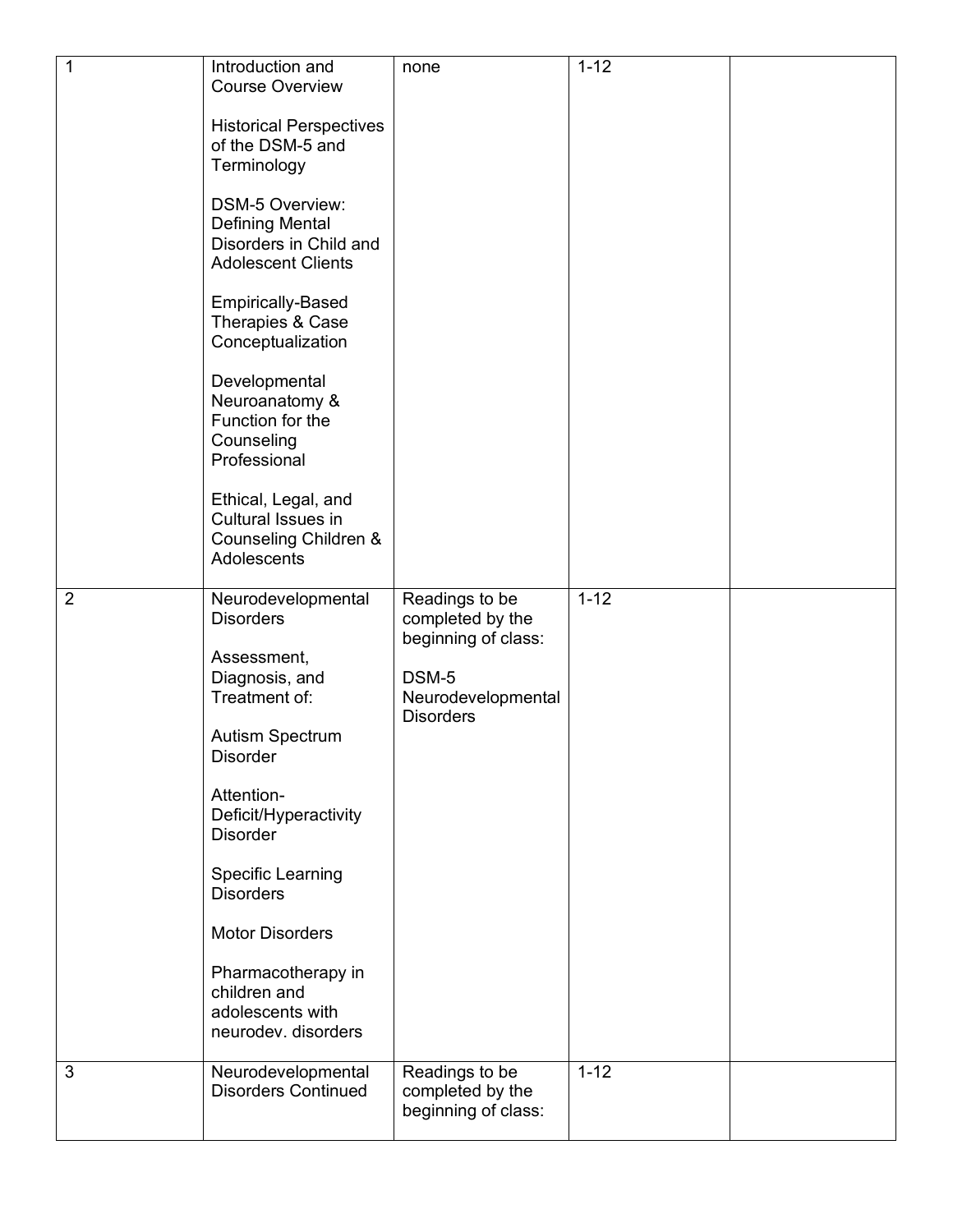|                | Assessment,<br>Diagnosis, and<br>Treatment of:<br><b>Intellectual Disability</b><br><b>Disorder</b><br>Communication<br><b>Disorders</b><br>Common<br>Medical/Genetic<br>Etiologies of<br>Neurodevelopmental<br><b>Disorders</b>                                                                                                                                                                                                                                                                                                                                                                                                                                                                                                                                             | DSM-5<br>Neurodevelopmental<br><b>Disorders</b>                                                           |          |  |
|----------------|------------------------------------------------------------------------------------------------------------------------------------------------------------------------------------------------------------------------------------------------------------------------------------------------------------------------------------------------------------------------------------------------------------------------------------------------------------------------------------------------------------------------------------------------------------------------------------------------------------------------------------------------------------------------------------------------------------------------------------------------------------------------------|-----------------------------------------------------------------------------------------------------------|----------|--|
| $\overline{4}$ | Schizophrenia<br>Spectrum & Other<br>Psychotic Disorders in<br>Childhood &<br>Adolescence<br>Assessment,<br>Diagnosis, and<br>Treatment of:<br>Schizophrenia<br>Schizoaffective<br><b>Disorder</b><br>Substance/Medication-<br><b>Induced Psychotic</b><br><b>Disorder</b><br><b>Psychotic Disorders</b><br>Due to Medical<br>Conditions<br>Pharmacotherapy in<br>children and<br>adolescents with<br>psychosis<br><b>Bipolar and Related</b><br>Disorders &<br><b>Depressive Disorders</b><br>Assessment,<br>Diagnosis, and<br>Treatment of:<br><b>Bipolar Disorders in</b><br>Children and<br>Adolescents<br><b>Disruptive Mood</b><br><b>Dysregulation Disorder</b><br><b>Major Depressive</b><br><b>Disorder</b><br><b>Persistent Depressive</b><br>Disorder (Dysthymia) | DSM-5<br>Schizophrenia &<br><b>Bipolar &amp; Related</b><br>Disorders &<br>Depressive<br><b>Disorders</b> | $1 - 12$ |  |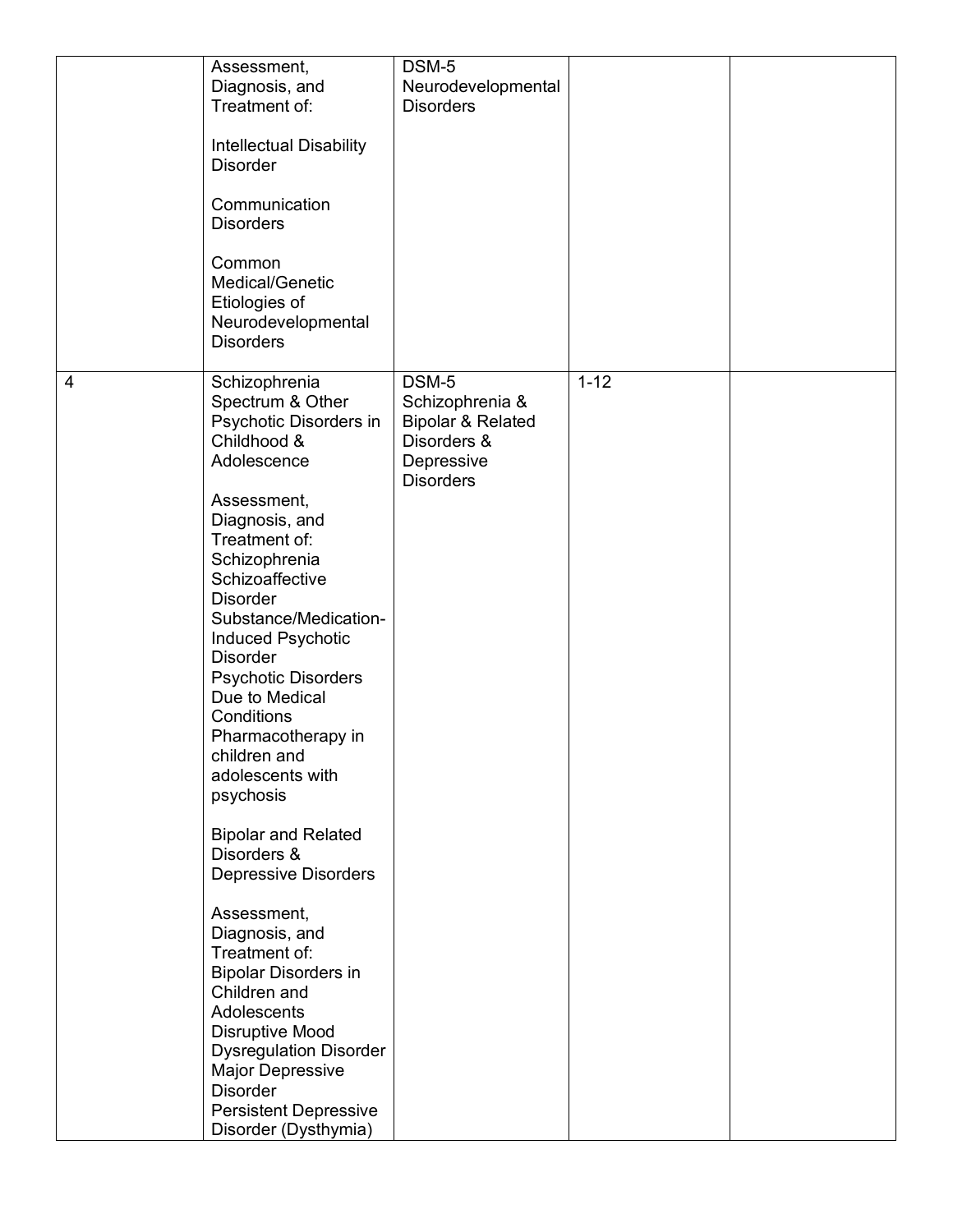|   | Substance/Medication-<br>Induced Bipolar &<br><b>Depressive Disorders</b><br><b>Bipolar &amp; Depressive</b><br>Disorders Due to<br><b>Medical Conditions</b><br>Pharmacotherapy in<br>children and<br>adolescents with mood<br>instability                                                                                                                                                                                                                                                                                                                                                                                                                                                                                                                                                                                                                      |                                                               |          |                                                                                |
|---|------------------------------------------------------------------------------------------------------------------------------------------------------------------------------------------------------------------------------------------------------------------------------------------------------------------------------------------------------------------------------------------------------------------------------------------------------------------------------------------------------------------------------------------------------------------------------------------------------------------------------------------------------------------------------------------------------------------------------------------------------------------------------------------------------------------------------------------------------------------|---------------------------------------------------------------|----------|--------------------------------------------------------------------------------|
| 5 | Mid-Term Exam                                                                                                                                                                                                                                                                                                                                                                                                                                                                                                                                                                                                                                                                                                                                                                                                                                                    | Mid-Term Exam                                                 | $1 - 12$ | Mid-Term Exam<br>will be held<br><b>ONLINE</b> via<br>Moodle during<br>Week 5. |
| 6 | <b>Anxiety Disorders &amp;</b><br>Obsessive-<br>Compulsive and<br><b>Related Disorders</b><br>Assessment,<br>Diagnosis, and<br>Treatment of:<br>Specific Phobias<br><b>Social Anxiety</b><br>Disorder (Social<br>Phobia)<br>Panic Disorder<br>Agoraphobia<br><b>Generalized Anxiety</b><br><b>Disorder</b><br>Obsessive-<br><b>Compulsive Disorder</b><br><b>Body Dysmorphic</b><br><b>Disorder</b><br><b>Hoarding Disorder</b><br>Trichotillomania &<br><b>Excoriation Disorders</b><br>Substance/Medication<br>Induced Anxiety/OCD-<br><b>Related Disorders</b><br>Anxiety/OCD-Related<br>Disorders Due to<br><b>Medical Conditions</b><br>Pharmacotherapy for<br>anxiety and OCD in<br>children and<br>adolescents<br>Trauma & Stressor-<br><b>Related Disorders &amp;</b><br><b>Dissociative Disorders</b><br>Assessment,<br>Diagnosis, and<br>Treatment of: | <b>DSM-5 Anxiety</b><br>Disorders, OCD,<br>Trauma Disorders & | $1 - 12$ |                                                                                |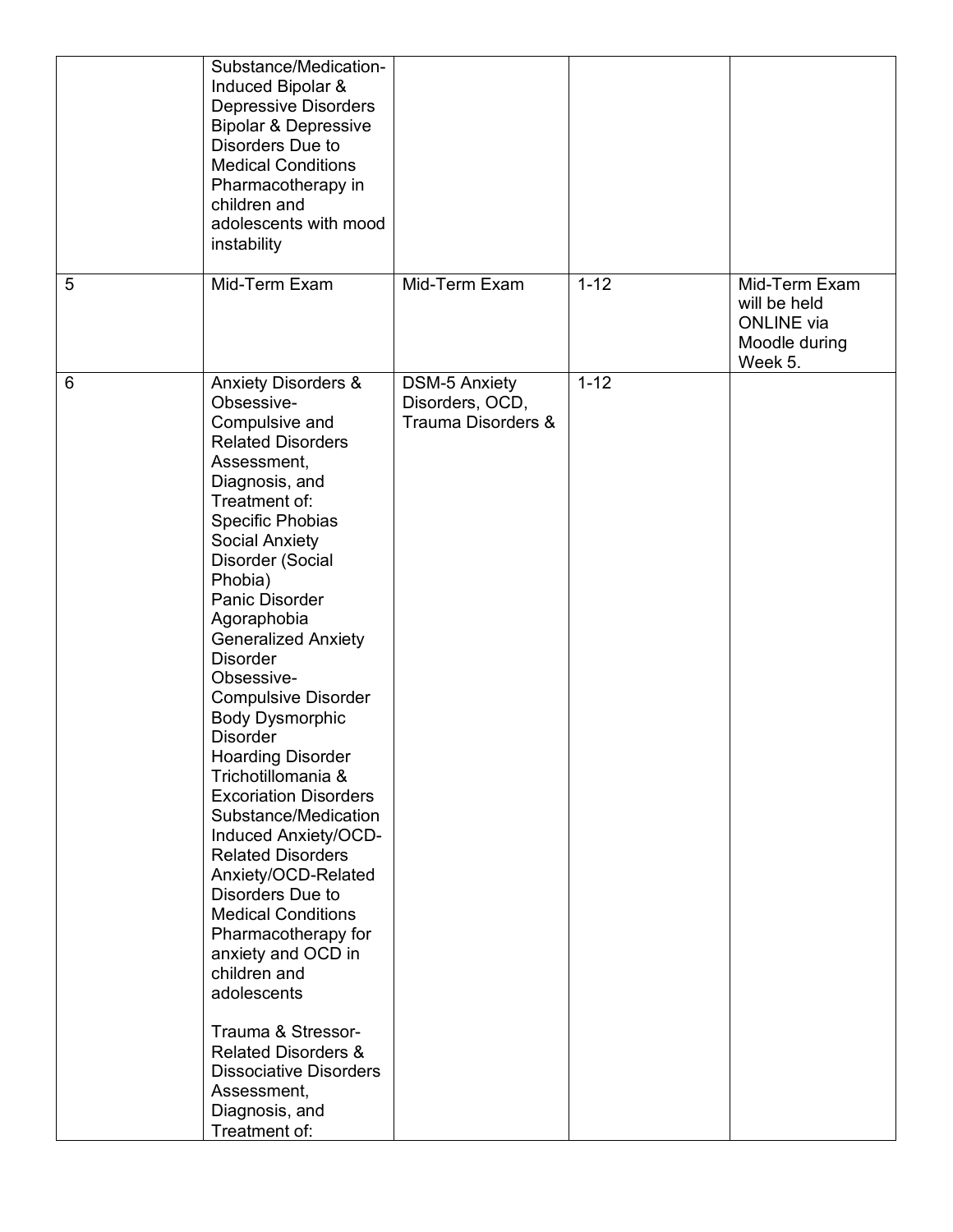|                | <b>Reactive Attachment</b><br><b>Disorder</b><br><b>Disinhibited Social</b><br><b>Engagement Disorder</b><br><b>Posttraumatic Stress</b><br><b>Disorder</b><br>Psychological<br>sequelae of child<br>abuse<br>Pharmacotherapy for<br>PTSD in children and<br>adolescents                                                                                                                                                                                               |                                                                                       |          |  |
|----------------|------------------------------------------------------------------------------------------------------------------------------------------------------------------------------------------------------------------------------------------------------------------------------------------------------------------------------------------------------------------------------------------------------------------------------------------------------------------------|---------------------------------------------------------------------------------------|----------|--|
| $\overline{7}$ | Somatic Symptom and<br><b>Elimination Disorders</b><br>Assessment,<br>Diagnosis, and<br>Treatment of:<br>Somatic Symptom<br><b>Disorder</b><br><b>Illness Anxiety</b><br><b>Disorder</b><br><b>Conversion Disorder</b><br>(Functional<br><b>Neurological Symptom</b><br>Disorder)<br>Enuresis/Encopresis<br>Pharmacotherapy for<br>chronic pain in<br>children and<br>adolescents                                                                                      | <b>DSM-5 Somatic</b><br><b>Symptom Disorders</b><br>& Elimination<br><b>Disorders</b> | $1 - 12$ |  |
| 8              | <b>Feeding and Eating</b><br>Disorders & Sleep-<br><b>Wake Disorders</b><br>Assessment,<br>Diagnosis, and<br>Treatment of:<br>Pica & Rumination<br><b>Disorder</b><br>Avoidant/Restrictive<br><b>Food Intake Disorder</b><br>Anorexia Nervosa<br><b>Bulimia Nervosa</b><br><b>Binge-Eating Disorder</b><br>Childhood insomnia,<br>sleep apnea, and<br>circadian rhythm<br>disorders<br>Pharmacotherapy for<br>eating and sleep<br>disorders in<br>children/adolescents | DSM-5<br>Feeding/Eating<br>Disorders & Sleep-<br>Wake Disorders &                     | $1 - 12$ |  |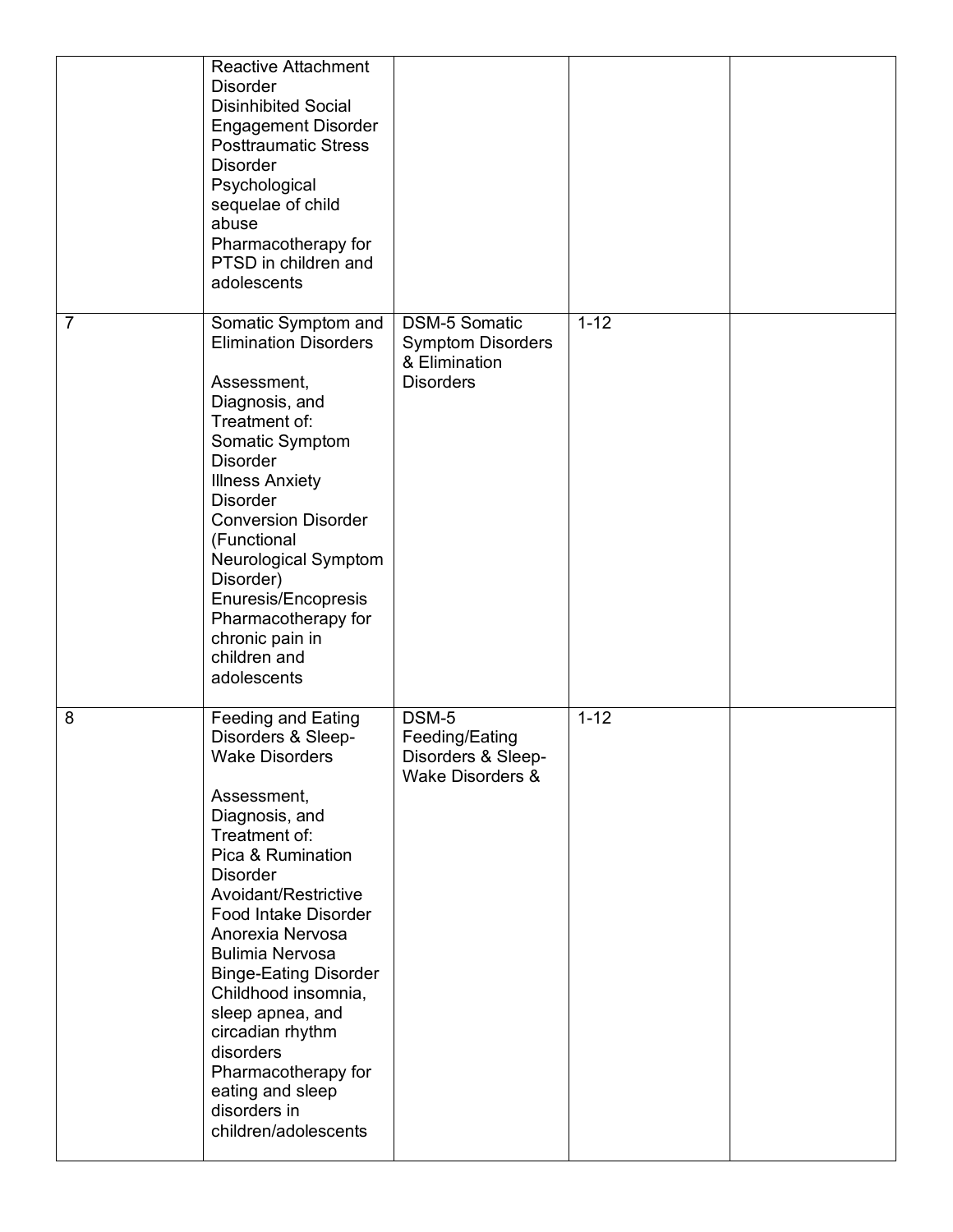| 9  | <b>Gender Dysfunction</b><br>and Disruptive,<br>Impulse Control,<br>Conduct, & Paraphilic<br><b>Disorders</b><br>Assessment,<br>Diagnosis, and<br>Treatment of:<br>Gender Dysphoria in<br>Children and<br>Adolescents<br><b>Oppositional Defiant</b><br>Disorder & Conduct<br><b>Disorder</b><br><b>Intermittent Explosive</b><br><b>Disorder</b><br>Pyromania and<br>Kleptomania | <b>DSM-5 Gender</b><br>Dysfunction,<br>Disruptive/Impulse<br>Control<br>Conduct Disorders,<br>& Paraphilic<br>Disorders & | $1 - 12$ |                                                                                                                                                                                                |
|----|-----------------------------------------------------------------------------------------------------------------------------------------------------------------------------------------------------------------------------------------------------------------------------------------------------------------------------------------------------------------------------------|---------------------------------------------------------------------------------------------------------------------------|----------|------------------------------------------------------------------------------------------------------------------------------------------------------------------------------------------------|
| 10 | <b>Final Exam</b>                                                                                                                                                                                                                                                                                                                                                                 | <b>Final Exam</b>                                                                                                         | $1 - 12$ | FINAL EXAM WILL<br><b>BE</b><br><b>ADMINISTERED</b><br><b>ONLINE DURING</b><br><b>WEEK 10.</b><br><b>ALL WEEKLY</b><br>QUIZZES DUE NO<br><b>LATER THAN</b><br>05/19/22 12PM<br><b>NOON CST</b> |

### **GRADING CRITERIA:**

Exams will be multiple choice (100 Questions Each – Mid-Term Exam Covers Weeks 1-5 DSM-5 Topics & Final Exam Covers ONLY Weeks 6-10 DSM-5 Topics). Students will also be expected to complete weekly quizzes covering the respective chapters of the DSM-5 for each week. Quizzes will be multiple choice and students will have 2 untimed attempts for each quiz (final quiz grade will be the average between the two attempts). Only the highest score will be counted toward the final quiz grade. A total of 8 quizzes (5 points each) will be required for this class as no weekly quizzes will be given during weeks 5 and 10 (exam weeks). ALL quizzes (except for week 1 quiz) will be due by the last day of the semester May 19, 2022, 12PM CST.

Mid-Term Exam = 30 points Final Exam = 30 points Weekly Quizzes (8 quizzes total =  $5$  points each = 40 points

Graduate

 $92 - 100$  A  $82 - 91$  B<br> $72 - 81$  C  $72 - 81$ 62 – 71 D<br>Below 62 F Below 62

### **GRADE NOTIFICATION AND INSTRUCTOR FEEDBACK:**

A successful distance learning experience requires a flow of communication between instructor and student throughout the session. Instructor comments are considered essential to the learning process. Therefore,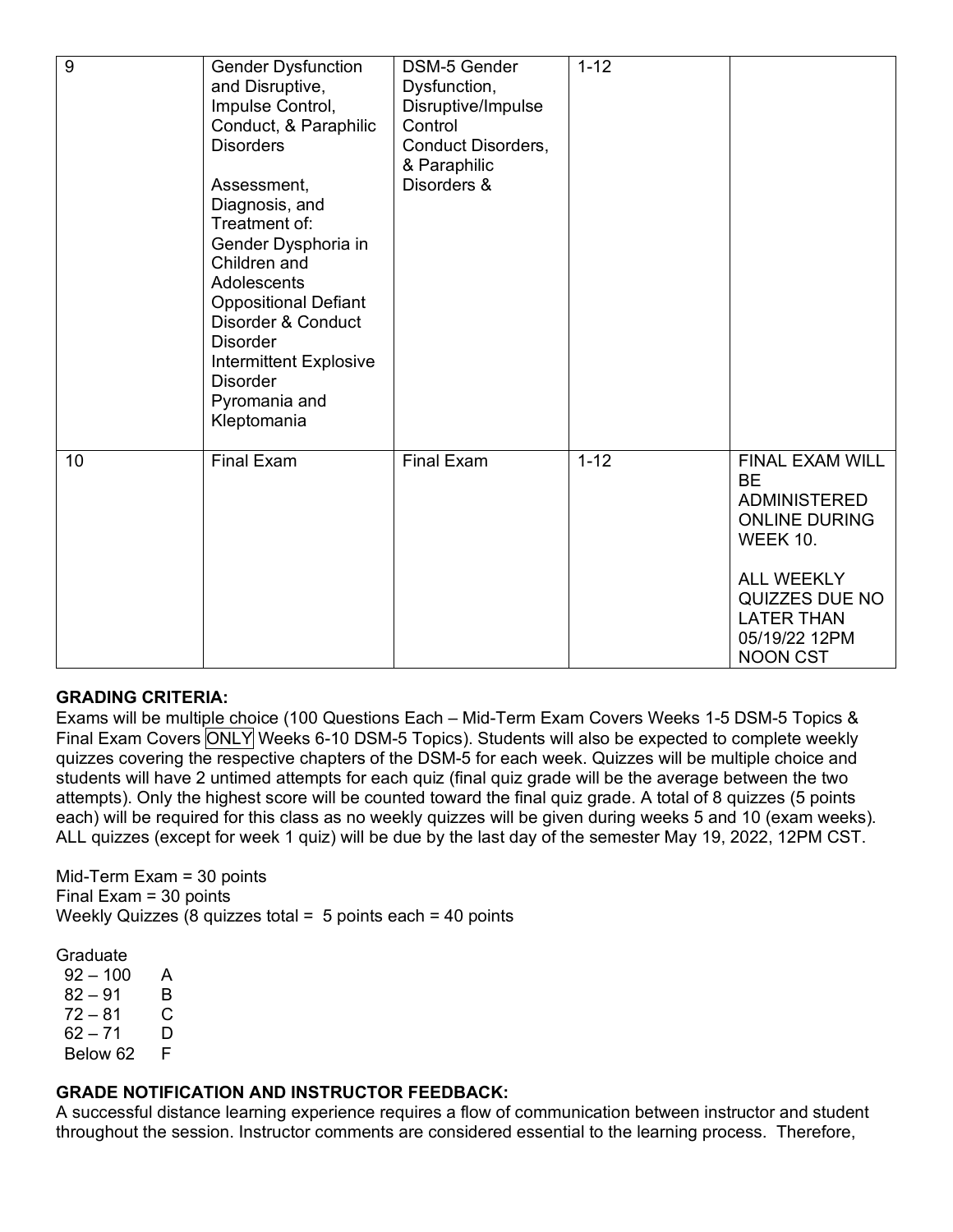each assignment/exam submitted will be reviewed, graded and returned to the student in a timely manner along with the appropriate commentary. Students should carefully review all comments.

Final grades are mailed approximately one week after the last day of the session to the student's address of record. Amberton University staff will not post or release grades over the phone. University instructors will not leave a message with comments or grades in any type of media that is not secure.

For questions regarding grades after the semester has ended, students should use their University email account and contact the instructor at the faculty email address as provided above in *Professor Information* area.

### *Incomplete Grades*

An "I" (incomplete grade) is given at the discretion of the professor and may be given only when an emergency or illness prevents the student from completing course requirements. Should an "I" be granted, the student has 30 days from the end of the session to complete the conditions of the incomplete. An "I" which is not properly removed within 30 days following the session enrolled will become an "F" grade.

#### *How To Withdraw From a Course*

To be official, the class withdrawal must be in writing and signed by the student requesting the withdrawal; no withdrawal is accepted verbally. Please review the "Schedule of Classes" (online or in-print) for procedures for class changes or withdrawals and the refund policy and schedule.

### **COURSE DELIVERY METHODOLOGY:**

This course is offered as a distance-learning course through the Moodle Learning Platform. Amberton's distance learning courses, called e-Courses, are identical to classroom courses in terms of learning outcomes, competencies, and instructor expectations. A student choosing to take an e-Course must have the following skills and technical capabilities:

- 1. Access to the Internet
- 2. General knowledge in: Internet browser settings and configuration e-mail and file attachments Uploading and downloading files Using a word processing package
- 3. Ability to conduct on-line research

Students who have not mastered these skills should not enroll for this course, but should consider enrolling in MIS2110 Computer Concepts and Internet Technologies for instruction in these areas.

### **HOW TO ACCESS YOUR COURSE:**

#### *Through the Amberton University Student Portal*

Students enrolled in distance learning courses using the Moodle Learning Platform may access the course through the Amberton University Student Portal. The site may be accessed through the University's main page (http://www.Amberton.edu) or at http://apps.Amberton.edu. After selecting the "Student Portal" link, you will be prompted for a Username and Password.

Use your assigned **username and password** (AUID) as described below to enter the AU Student Portal:

**Username** = your capitalized firstname **initial**+lastname+last 3 digits of your SSN.

\* Use your name exactly as it is listed on the University's records, including any suffixes or hyphenations, such as Jr, Sr, or II, as a part of your username.

For example: James Jones, Jr. SSN: 123-45-6789 Username: JJonesJr789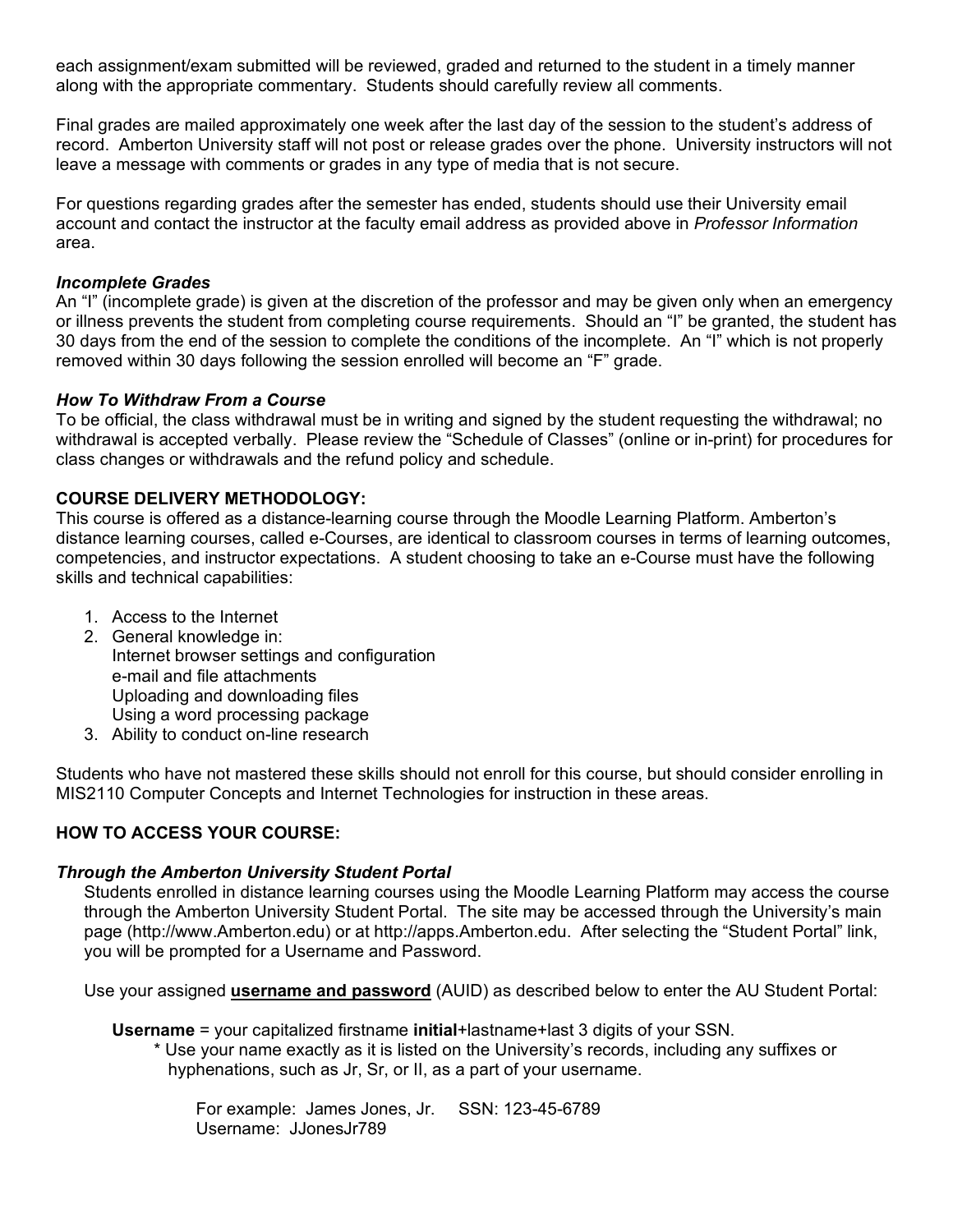## **Password** = your Amberton University ID# (AUID) **including the dashes**

### For example: 04-999-999

Once your login has been validated, you may select from a variety of menu options, including your individual E-Course, email account, Remote Research, General Tools, all Syllabi, Research Tutorials and Electronic Instructor Folders (FTP).

If you are accessing the Student Portal from a public or shared computer, close the browser completely when finished, or click on the Logout button. For security purposes, no other person should have access to your Username or Password. If you feel your information has been compromised or if you experience technical difficulties, contact the e-course system administrator at: e-sysop@amberton.edu

If you have lost or do not know your Amberton ID#, please contact the Student Services Office 972/279-6511 or advisor@Amberton.edu for a replacement AUID card. You must know your Amberton ID# to gain access to the course and to send email to your professor.

### *Through the Amberton University Moodle Website*

Students enrolled in distance learning courses using the Moodle Learning Platform may also access the course by going to: http://moodle.Amberton.edu

For those utilizing Moodle for the first time, the **username and password** for the Moodle Learning Platform will be emailed to the student's University email account prior to the start of the course. For those returning to Moodle who do not remember their username and password, click on the link "*Forgotten your username or password*" available on the Moodle log in page (http://moodle.Amberton.edu). Otherwise use the same username and password as previous session.

### **Moodle Tutorial:**

Upon successful log in and access to the Moodle learning platform, there is a *Student Moodle Tutorials* course available, to learn about the basics of Moodle. Simply click on the link for the *Student Moodle Tutorials* and read through the various learning topics: Navigating; Communicating; Assignments & Exams; Grades; and Student Resources.

### **COURSE COMMUNICATIONS:**

Students will communicate with faculty through the Moodle Learning Platform or the Amberton University email system.

Each student enrolled is assigned an Amberton email account, which gives the student access to the Amberton email system (my.Amberton.edu). This email account is provided by Google Apps for Education. Students are encouraged to check their email regularly for University news, notices, and to communicate with instructors.

The student's assigned email address would be Username@my.Amberton.edu

Example: LJones-Smith789@my.Amberton.edu

The student Username is determined by:

firstname initial+lastname+last 3 digits of student ssn.

For example: Linda Jones-Smith SSN: 123-45-6789 Email Address = LJones-Smith789@my.Amberton.edu

Students will be prompted for a Username and Password when accessing their email account. Use the Username portion of the email address as the username (Example: LJones-Smith789) and your Amberton ID# (including the dashes) as the password.